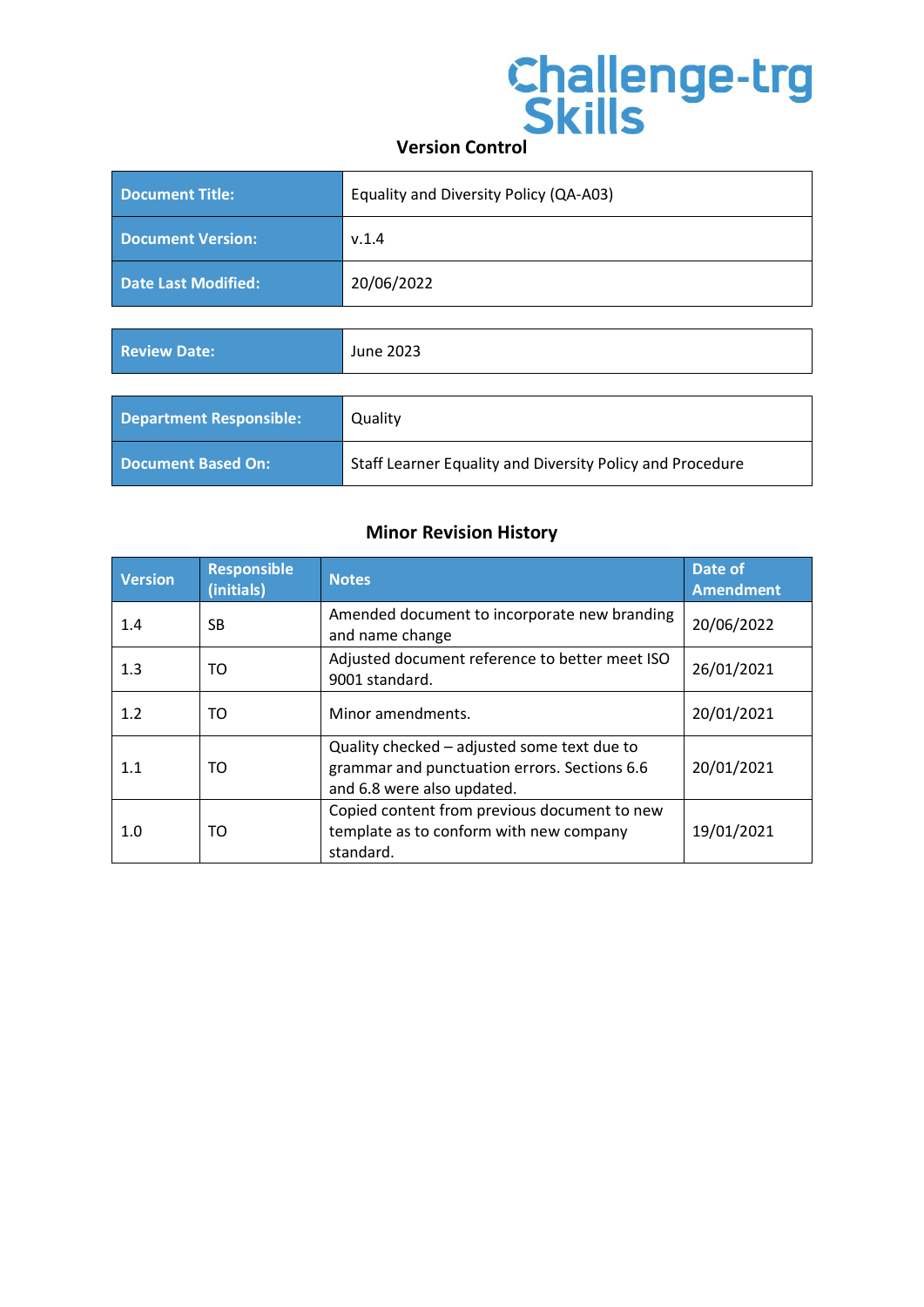### **Equality and Diversity Policy**

**Challenge-trg<br>Skills** 

### **1.0 Policy**

- 1.1 Challenge trg Skills is committed to eliminating discrimination and creating an inclusive culture based on merit where everyone – student or staff member – has an equal chance to succeed. People who come from a diverse range of backgrounds with different life experiences and perspectives can generate greater creativity in anticipating the needs and wishes of staff and students and other customers.
- 1.2 The purpose of the Equality and Diversity policy is to ensure we provide equality and fairness for all our staff and students and to demonstrate our commitment to not discriminate in any area of our employment practices and teaching learning and assessment practices as they relate to the "protected characteristic" whether directly or indirectly. The "protected characteristics" include age, disability, gender re-assignment, marriage and civil partnership, pregnancy and maternity, race, ethnic origin, colour, nationality, national origin, religion or belief, sex sexual orientation, and socio-economic background.
- 1.3 The Policy incorporates all the relevant employment and equality legislation, is underpinned by the Challenge trg Skills Core Values, and applies to all current and prospective staff and students. Sub-contractors are expected to work within the spirit of this policy.

### **2.0 Principles**

- 2.1 Every member of staff and every student is entitled to work in an environment that promotes dignity and respect for all. Challenge trg Skills will not tolerate any form of intimidation, bullying, or harassment whether direct or indirect. Nor will Challenge trg Skills tolerate any form of victimisation or other forms of unacceptable behaviour.
- 2.2 Challenge trg Skills will seek to reflect the diverse local community in and around the areas served by its training, ensuring it delivers its core values and mission statement in respect to staff and students.
- 2.3 Staff development and promotion opportunities are available to all staff, with mandatory updates underpinning our Equality and Diversity Policy. Students are supported within its training provision to promote equality and diversity.
- 2.4 Decisions affecting staff conditions will be based solely on their job-related ability and merit. Decisions affecting student learning will be considered by the relevant teaching staff in relation to the student's programme of study.
- 2.5 Reasonable adjustments will be made to the working and learning environment to enable staff and students access to equal opportunities and to ensure we comply with Special Educational Needs and Disabilities (SEND) to enable access to education for all.
- 2.6 Any breaches of this policy may potentially lead to disciplinary proceedings.
- 2.7 An impact assessment will be carried out where there is a significant change to work and/or teaching and learning practices against the "protected characteristics" to ensure that Challenge trg Skills fulfils the duties outlined within this policy. This policy will be monitored and reviewed regularly, and an Action Plan will be developed to address any areas of weakness.

#### **3.0 Roles and Responsibilities**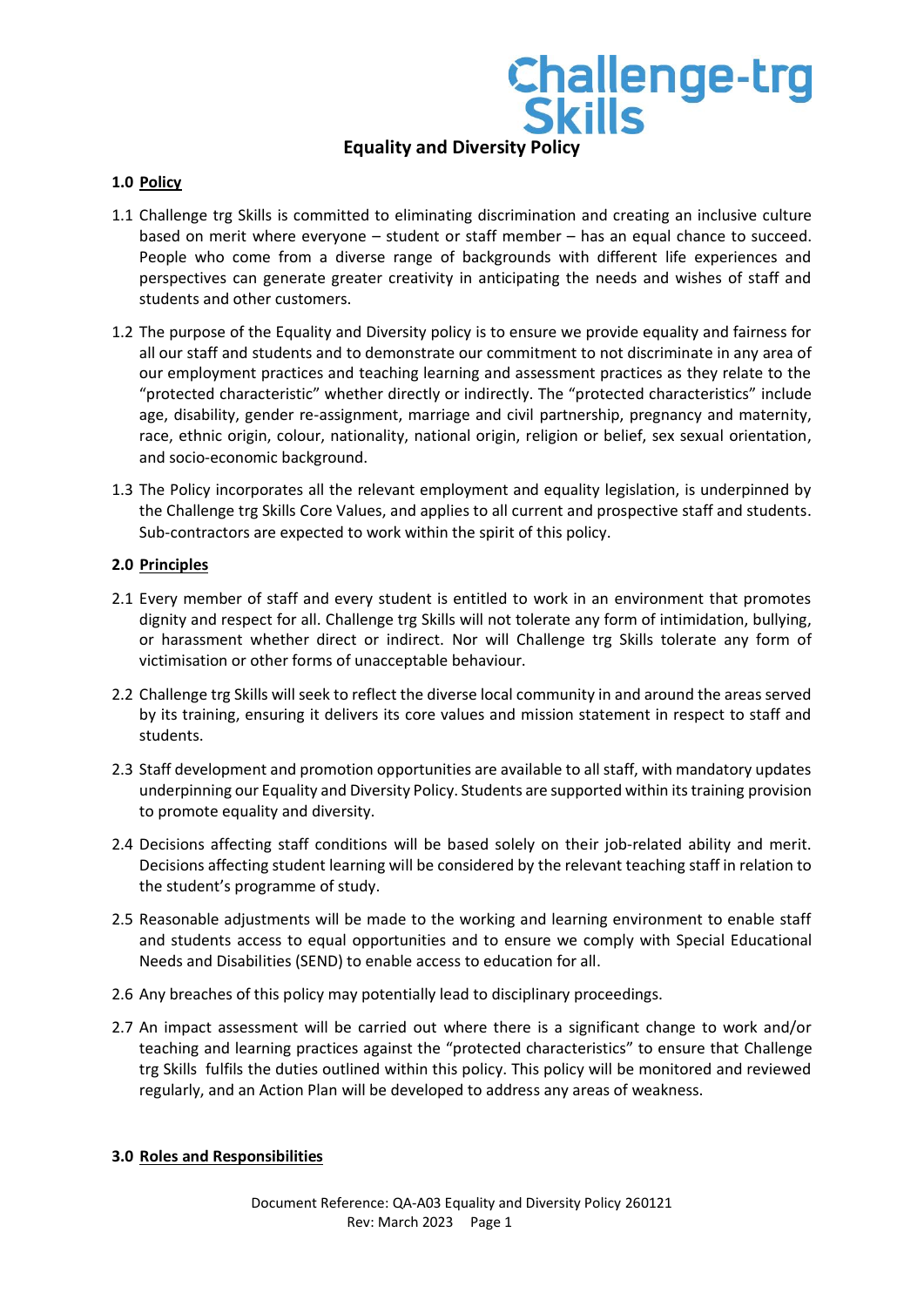## **Challenge-trg<br>Skills**

- 3.1 The **Senior Executive Team** are tasked with the responsibility of creating a respectful adult learning environment, with an inclusive culture that genuinely supports people's differences and values diverse contributions. They are tasked with upholding the highest standard of personal behaviour and conduct by leading by example, and for the setting and enforcing of standards in Challenge trg Skills, thereby providing an atmosphere where staff and students feel free to declare their personal characteristics.
- 3.2 **Managers/Team Leaders** are responsible promoting a positive work environment that respects and values all people, in addition to ensuring staff are trained to understand, respect, value, and apply equality and diversity. Managers and Team Leaders are responsible for applying the Challenge trg Skills policies, practices, and procedures fairly and consistently, highlighting and addressing any practices which appear to be discriminatory. Planning work should take into account the access requirements of different groups of people including reasonable adjustments, caring responsibilities, and cultural differences.
- 3.3 **Staff/Tutors** are responsible for ensuring that they are familiar with the Equality and Diversity policies and the "protected characteristics", in so doing ensuring that acts or omissions do not impact on others in this group. Staff are expected to participate in training, briefings, awareness raising sessions, and to report any instance of discrimination or unfair treatment to their line manager. Staff are expected to behave in accordance with this policy and the Challenge trg Skills Core Values and to respect and value the rights of colleagues and students to keep their sensitive personal information private, not disclosing such information without the expressed permission of the person concerned.
- 3.4 **Students** are responsible for ensuring that they are familiar with the Equality and Diversity Policy, and the "protected characteristics", in so doing ensuring that acts or omissions does not impact on others in this group. Students are expected to participate in training, briefing and awareness raising sessions, and to report any instance of discrimination or unfair treatment to their tutor/personal tutor. Students are expected to behave in according with this policy and the Challenge trg Skills Core Values and respect, value, the rights of people to keep their sensitive personal information private and disclosing such information without the expressed permission of the person concerned.
- 3.5 **Human Resources** will be responsible for monitoring the implementation of this policy and action plans to promote equality and diversity as they relate to employment, promotion, training, policy, practice, guidance, and procedure. This will be done in conjunction with the appropriate leads in the respective area.

### **4.0 Definitions**

- 4.1 **Equality** refers primarily to statutory compliance with the Equality Act 2010 and the actions Challenge trg Skills takes via its policies and procedures to prevent direct and indirect discrimination*.*
- 4.2 **Direct Discrimination** occurs when someone is treated less favourably than another person because of a protected characteristic they have, are thought to have, or because they associate with someone who has a protected characteristic.
- 4.3 **Indirect Discrimination** occurs when a condition, rule, policy, or practice applies to everyone but particularly disadvantages people who share protected characteristics. However, if the rule can be shown to be a proportionate means of achieving a legitimate aim, it may not amount to indirect discrimination.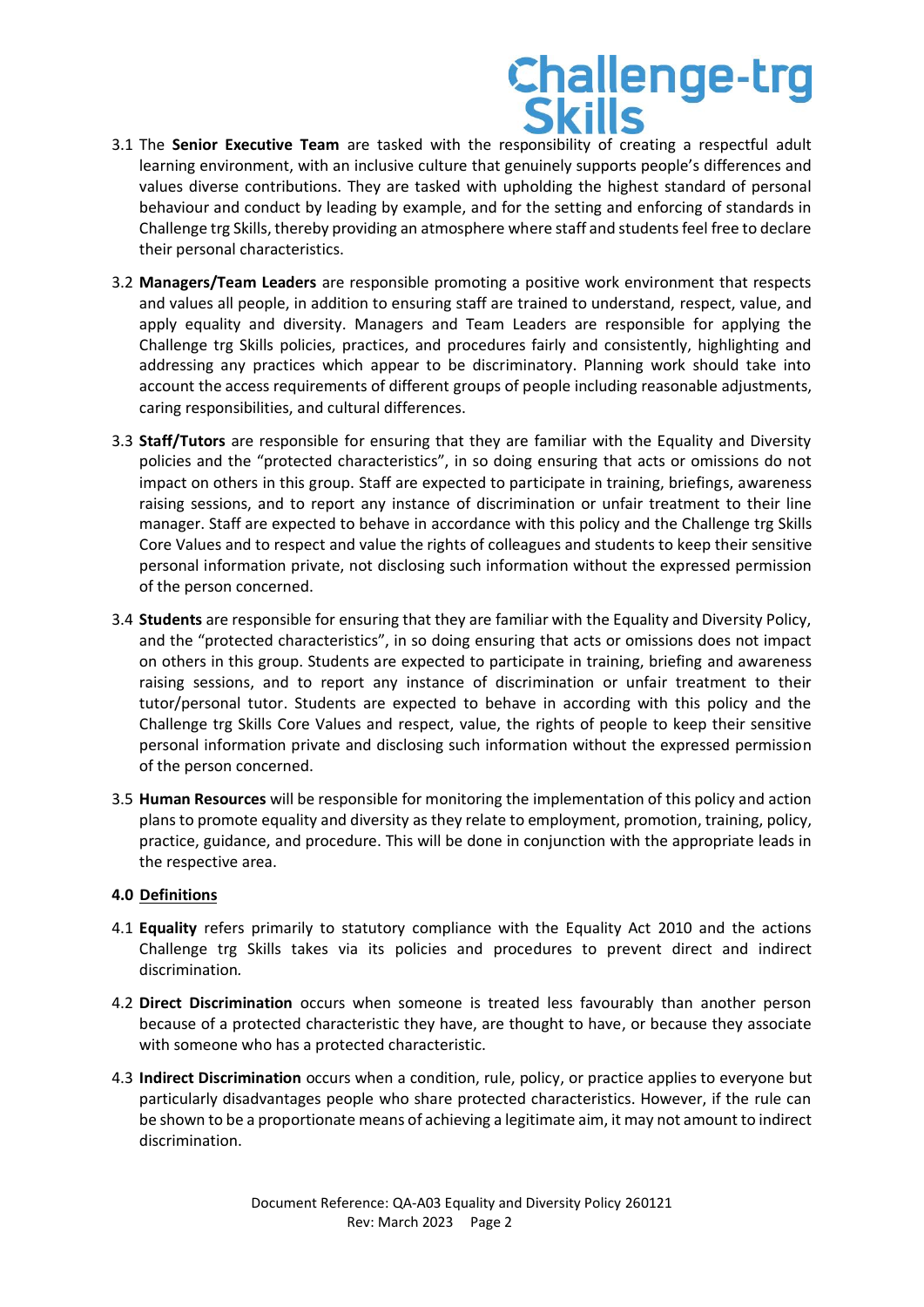### **Challenge-trg**

- 4.4 **Discrimination by Association** this direct discrimination occurs when someone is associated with another person who possesses a protected characteristic.
- 4.5 **Discrimination by perception** is direct discrimination that occurs because someone thinks an individual possesses a particular protected characteristic.
- 4.6 **Victimisation** occurs when someone is treated less favourably due to the making of or supporting a complaint about discrimination.
- 4.7 **Diversity** refers to the variety of differences between people in an organisation. Differences include visible and non-visible factors such as background, culture, personality, work style, size, accent, language, and so on. Challenge trg Skills recognises that one size does not fit all in planning and interaction with staff and students. The activities and actions of Challenge trg Skills in promoting a diverse staff community that is reflective of the local community, the City, and the students takes this into consideration.

### **5.0 Equality Monitoring**

5.1 Challenge trg Skills will encourage all staff, prospective staff, and students to provide personal information so that we are able to monitor the composition of the business and the impact policies might have on those staff members and students with protected characteristics. Human Resources will produce an annual equality report in April of each year (as it relates to staff), whilst students' statistical data will be produced by the Quality and Curriculum Manager.

### **6.0 Protected Characteristics**

- 6.1 **Age**  Challenge trg Skills will aim to promote age diversity by challenging age stereotyping; valuing the benefits of a mixed age workforce and student population; considering the language used; and considering how work and study programmes can meet the needs of staff and students.
- 6.2 **Disability**  Challenge trg Skills will focus on accessibility by as far as reasonably possible considering flexible arrangements within its policies and procedures; challenging stereotyping; providing information in flexible formats; anticipating and planning events, presentations, and training to allow inclusivity and accessibility; and providing opportunities for advancement.
- 6.3 **Gender**  Challenge trg Skills will promote gender equality. Some examples include a balanced presentation of gender in materials, a fair mix with regards to positions within Challenge trg Skills, equal pay, study programmes, adjustments for home and work life balance, and supporting employees who become pregnant or adopt a child or children (including arrangements for students or employees with existing childcare needs). The protection and rights of intersex and gender nonbinary individuals are also covered by this.
- 6.4 **Marital Status**  Challenge trg Skills will not treat someone less favourable because they are or as assumed to be single, married, in a civil partnership, divorce, widowed, separated, or in a different relationship. For example, employment benefits will be available to staff irrespective of their marital status, work activities will not be assigned unfairly, and students study programmes will be available to all irrespective of marital status.
- 6.5 **Race**  Challenge trg Skills will promote equality and diversity and will, for example, challenge behaviour and treatment that does not value race, colour, nationality, ethnic, or national origin. It will also provide equality and diversity awareness training for staff and reflect diversity in both the student and the staff population.
- 6.6 **Religious or Spiritual Belief** (including a lack thereof) Challenge trg Skills recognises an individual's freedom of belief and their right to protection from intolerance and persecution. All

Document Reference: QA-A03 Equality and Diversity Policy 260121 Rev: March 2023 Page 3